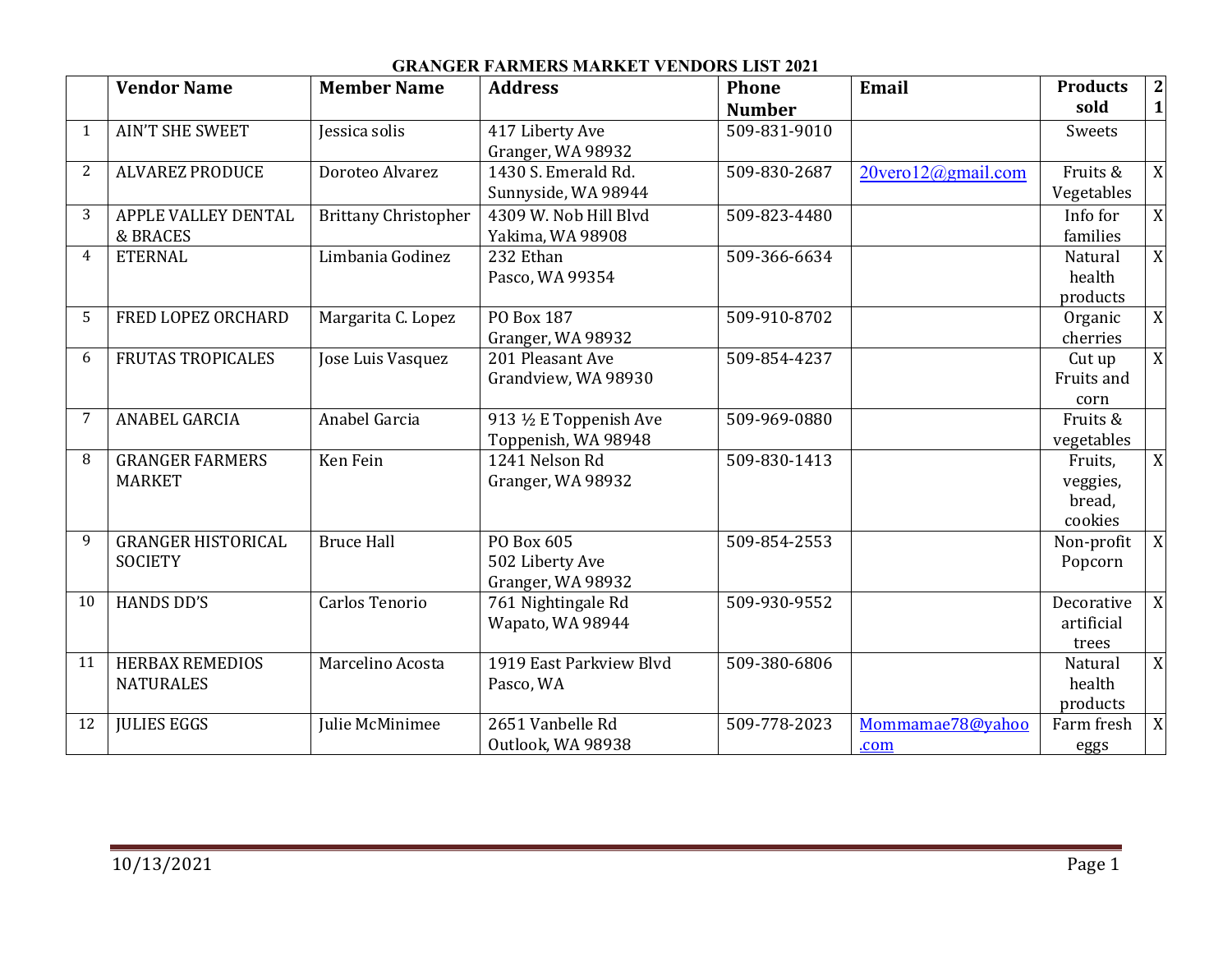## **GRANGER FARMERS MARKET VENDORS LIST 2021**

| 13 | <b>KARY BOUTIQUE</b>                        | Karina Huerta              | 1316 Grant Ave<br>Sunnyside, WA 98944         | 509-305-9666 | karinahuerta222@gma<br>il.com | Natural<br>beauty<br>products         | $\mathbf X$           |
|----|---------------------------------------------|----------------------------|-----------------------------------------------|--------------|-------------------------------|---------------------------------------|-----------------------|
| 14 | <b>KDNA RADIO</b>                           | Gilbert Alaniz             | 121 Sunnyside Ave<br>Granger, WA 98932        | 509-854-2222 |                               | Radio info<br>for<br>community        | X                     |
| 15 | LA PASADITA MEXICAN<br><b>FOOD</b>          | Gabino Casiano             | 411 West Blvd North<br>Granger, WA 98932      | 509-731-1294 |                               | Prepared<br>food                      | $\mathbf X$           |
| 16 | <b>LUPE'S KITCHEN</b>                       | Lupe Gutierrez             | 549 Lillie Lane<br>Toppenish, WA 98948        | 509-314-9444 | lupita-49@live.com            | Prepared<br>food                      | X                     |
| 17 | <b>LUZ'S MANUALIDADES</b><br><b>CROCHET</b> | Luz Maria Jasso            | 2751 Grandview, Put Rd<br>Mabton, WA 98945    | 509-439-9088 |                               | Hand<br>Crocheted<br>items            | $\overline{\text{X}}$ |
| 18 | MADELINE ALVISO<br>RAMIREZ STUDIOS          | Madeline Alviso<br>Ramirez | PO Box 913<br>Granger, WA 98932               |              |                               | Variety of<br>non<br>produce<br>items |                       |
| 19 | <b>MAYORGA FARMS</b>                        | Mary & Silvano<br>Mayorga  | 551 McKinley Rd.<br>Toppenish, WA 98948       | 509-969-8048 | mary.serna29@vahoo.<br>com    | Vegetables                            | X                     |
| 20 | <b>MELI'S TUPPERWARE</b>                    | Melissa Mateos             | 416 E 5th Street #12<br>Granger, WA 98932     | 509-643-7882 | carmonam1328@gmail<br>.com    | Plastic-<br>ware &<br>jewelry         | $\mathbf X$           |
| 21 | PAPARAZZI                                   | Jessica Delgado            | 605 Railroad Ave<br>Granger, WA 989323        | 509-831-4507 | jessicad2009@yahoo.c<br>om    | Jewelry and<br>accessories            | $\boldsymbol{X}$      |
| 22 | PEOPLE FOR PEOPLE                           | Monica Vargas              | 1008 W. Ahtanum Rd. Ste 3<br>Yakima, WA 98903 | 509-426-2601 | mvargas@pfp.org               | Non-profit<br><b>WIC</b><br>vouchers  | X                     |
| 23 | <b>RICAS FRUTAS SECAS</b>                   | Hilda Diaz                 | 411 N. Chestnut St.<br>Toppenish, WA 98948    | 509-941-3427 |                               | Dried fruit.<br>nuts &<br>candies     | $\boldsymbol{X}$      |
| 24 | ROGELIO ALVAREZ                             | Rogelio Alvarez            | 1233 Knowles Rd<br>Outlook, WA 98038          | 509-391-5841 |                               | Watermelon                            | $\overline{X}$        |
| 25 | <b>SALSA Y ANTOJITOS</b><br><b>LUPE</b>     | Maria G. Ambriz            | 516 West Blvd<br>Granger, WA 98932            | 509-830-2009 |                               | Home<br>canned<br>salsas              | $\overline{X}$        |